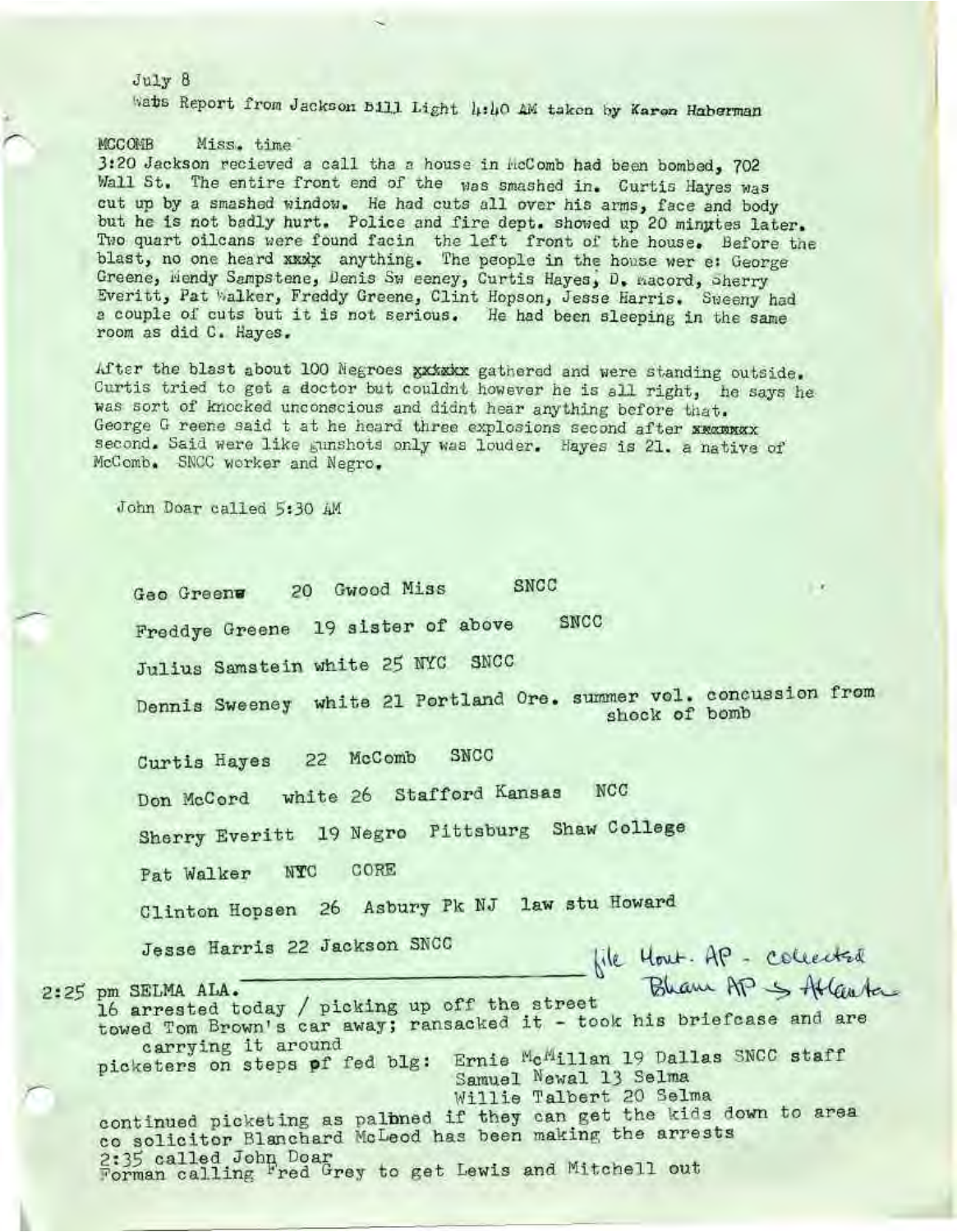## WATS REPORT: WEDNESDAY JULY 8, 1964

unofficial report

Selma: Tom Brown: 9:30am (Atlanta time)

A press conference was held last night with ABC, UPI, AP, NBC, and New York Times. A meeting was held with adult steering committee. The fire The decision was made to hold testing of public accomodations until Sunday (after the voter registration drive is over this week).

Today there will be picketing at the courthouse, the jail and the federal building. People will be sent out in teams of 5 or 6 each hour staring at 11:30am. They expect about 30 arrests today.

Tonight there will be a mass meeting (place not known yet). On Monday Sheriff Clark told Mr. Gilderslever of the Dallas County Voters League that he would break up all mass meetings from now on- that none would be allowed from now on. Therefore there may be trouble tonight.

Tomorrow there will be an all day mass meeting for students. Workshops will be held on all titles of the Civil Rights bill; there will be workshops on the higtory of songs of the movement. Students will be sent down to picket from the meeting.

BACKGROUND: Karen House was charged with trespassing and carrying a concealed weapon when arrested Saturday. The concealed weapon was a chain madallionthich she had in her pocketbook. The medallion was broken. Karen's bond is  $-1000.$ 

The Justice Department and the FBI have both been notified about plans to picket today.

4948488

McComb: 21 years old Concussion from shock of the bouch Boriland. Oregon, Parents: G.L and Carol Sweeney. 6811 N.E. Hancock, Portland. Sweeney is from Stanford Criversity, kkhkhkkk has been there 3 years. History major.

## 9191-91-91-91-

Re McCombi Danny Lyong

Congressman Edwards of California stayed at 702 Wall Street on Monday night, the night before the bombing. Edwards and Danny went to see the kheriffich mayor of mcComb yesterday afternoon asking for police patrol of the house because no police had been by at all. Edwards left McComb at about 3pm yesterday, only 12 hours before the bombing. Edwards will be contacted about the bombing by his son, Len.

49-140-2-2-2

Selma: Tom Brown: 12:15 noon

white

Last night a/man came to the Freedom Househt about ; am. He tried to break in and kicked the door, broke of the mail box and tore the signs off the door and said something about the fact that he was 'going to get the Freedom Fighters. His daughter had been hit by a brick at the Wilbey theatre on Sunday. She was in the hospital. Tom expects that he'll probably come back again until he catches one of the SNCC workers at the house. The incident was reported to sheriff Clark and will be to the FBI.

sidewalks

The Exhanse are all blocked off by the courthouse. Only people going to register can by. They will still try to get picketers down there however, within the next 15 minutes.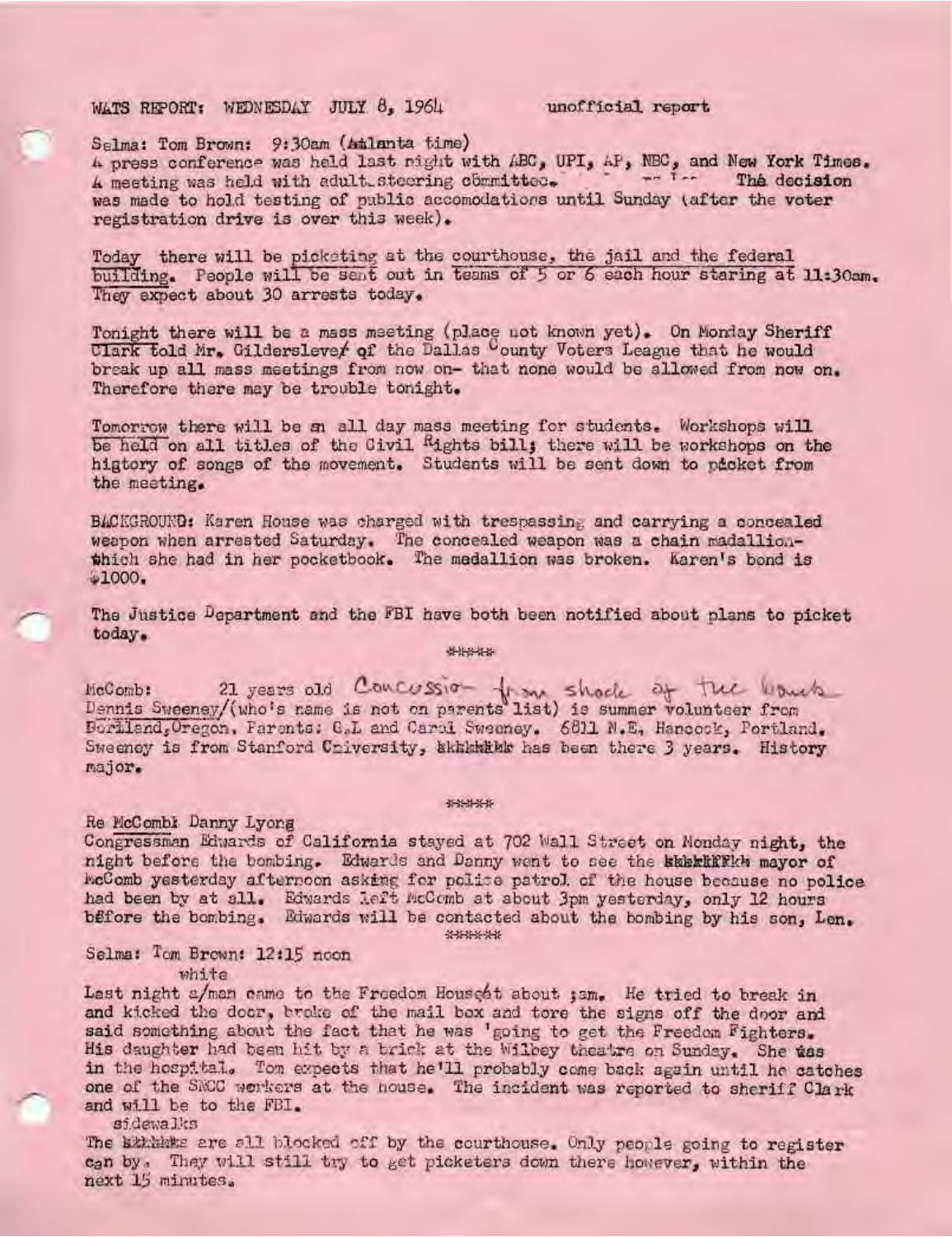WATS REPORT: WEDNESDAY JULY8 3964 UNOFFICIAL REFORT SELMA: TOM RENN BROWN: 2:45pm 16 people have just been arrested. Three were arrested while picketing on the steps of the federal building. They were: Samuel Mewal, 13, Salma Willie Talbert, 20, Salma<br>Approximately 13 others were picked up off the street. We don't know the charges on any of the 16. It has been reported that Blanchard NaCleod, County Solicitor is doing the arresting. They plan to continue picketing if they can get the picketers to the courthouse and federal building without getting a rrested. Tom Brown's car has been towed away and ransacked and buskhallethink his brief case is being carried around by (we think) one of the police (NUST CHECK THIS) The brief case contained SNCC materials. **SELECTE** Washington: John Doar: 2:35pm called Doar's office and left the details of Selma's arrest with his secretary because he was on another line. \*\*\*\*\*\*\* McComb (from Dotty Zellner in Greenwood) Dennis Sweeney, Fortland, Orggon received a slight conquesion from last night's blast. Dr. Rbt. Coles is in McComb now and says that heaks condition is OK. diversion. COLUMBUS, 1185, From Granwood Ming Wing<br>Three summer volunteers arrested here at 2:00 pm. They were canvessing f<br>for voter registration and when they came out of the lawyers went to see the<br>were ticked up -- apparently by to see them. Joel Bernerd, 16, whitem Now York City junior of Cornell<br>Steven Traser, 17, white, Oract Wock, N T song at 7 of Wisconsin<br>Warren Gulloway, 21, Norro, Ogtorit, stu at Virainia Union ASTLAND, MISE.<br>SNGC starf Cleve Selling arrested for recklass driving at 2:30 pm.<br>bond \$250. At Ashland cit joil (phono: 2521) statent at Howard J.<br>20 verre ald. They have the band money and are trying to get him out. WBI and JD called on this and Dolumbus. Driving  $\frac{2}{3}$  where volumes, Lee Gave Rev. F.D. Reese, President of the Dallas County Voters League was arrested at 3:15pm today while taking pictures of demonstrators downtown. There have not been any other arrests since then. Since they have no transportation (both SNCC cars have been impounded by police) they have not been able to get students to the courthouse or dederel building to picket. The mass musting for tenight is not yet definite because the minister whose chorch was to be used is not certain if he wants the meeting held. **BALLARY** Ruleville: taken from Judy Richardson, Ursendood: 5:40pm at 9:45am this worning James Denn, 23. of Bm Ventre, Callif., was thrown cut of Sunflower County circuit clerks office. He had accompanied the taryholl Campbell there to help her register to vote. When they entered four white men including the denuty registrar were there. The denuty told them""get out of my office." Deputy Sold ans. Campbell, "you have no right to be coming down here with this wite He's not a resident of Sunflower county and he has no right to be in the conrthuese." All said in loud and three terling tones while waving a finger at Mrs. Cam pbell.<br>She applied to register anyway. Den complained to the sheriff's office. Sheriff W.I. Holowell agreed he had the right to be in the courthous He said, "we're not going to let it happen again today." Ten persons hark attempted to register from Ruleville, Indianola and Drew yesterday and today. We have two reports of Indianola police telling local Negroes to have

nothing to do with white agitators. There is a thrid report of an amployer threatening to fire two Negroes if they aad anything to do with vr people. 1885%

Jacksons

NAMOR board members were sworn at and spat upon by local citizens on the steps of the capital building in front of TV cameras today.